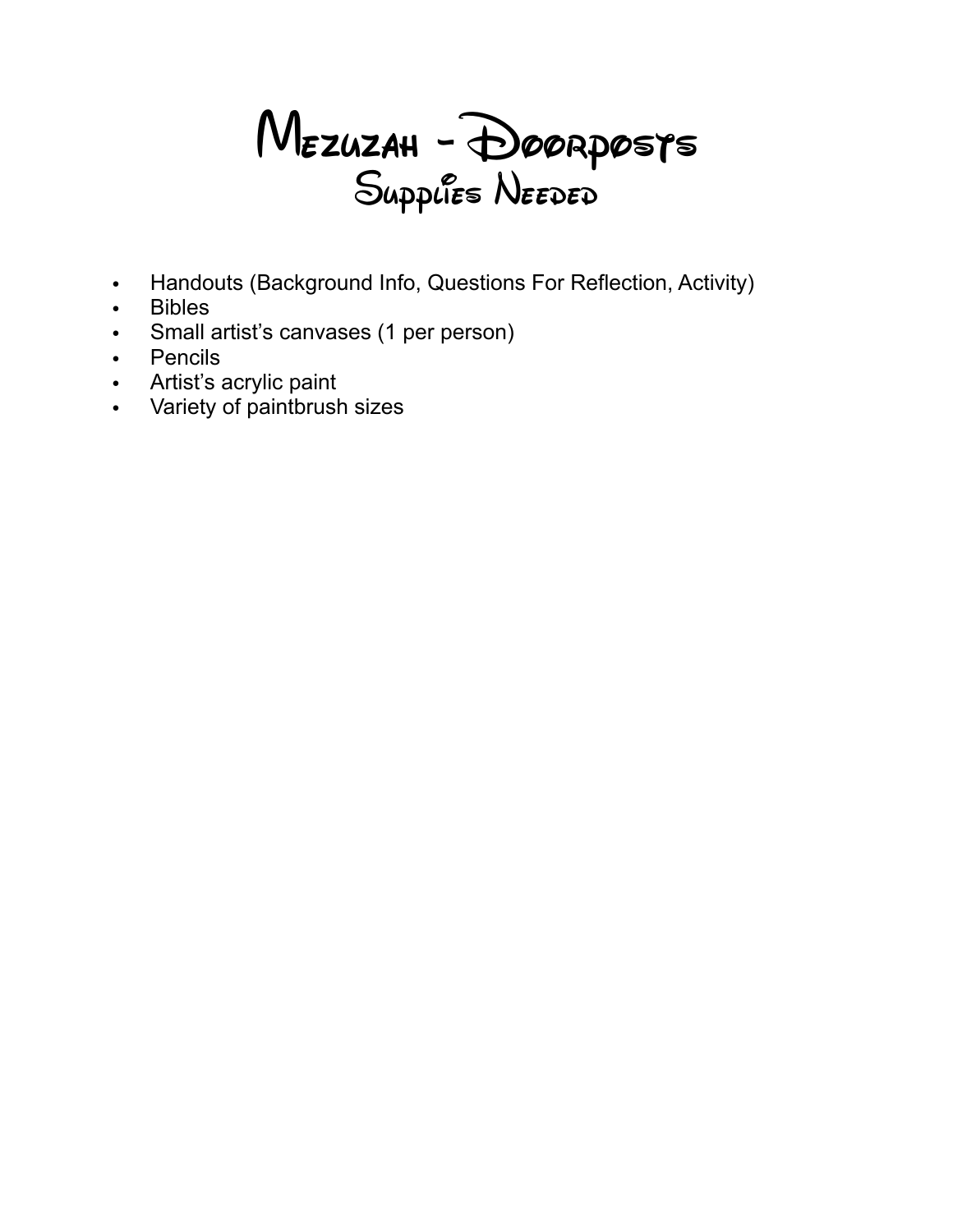- Doorposts Background Info

- Read Deut. 6:4-9
- Jewish people often affix a 'Mezuzah' to their doorframe to denote the sacred space that is within. Inside the Mezuzah are the words of the 'Shema, which begin with the words of the passage you have just read.
- Jews attach Mezuzah's to their doorposts in obedience to God's commandment to do so.
- Jews are to place a Mezuzah on the doorpost of anywhere they will be living for longer than a month.
- The presence of the Mezuzah reminds those who live in the house that God resides with them. The Mezuzah is also a statement to those coming upon the home that this is a Jewish home.
- The Mezuzah is not a decorative item; it is a restatement of the essence of the Jewish faith.
- The Mezuzah is one of many reminders of God presence and activity; these reminders are considered to be the very guardian angels that protect him or her from sinning. They help Jews remember that they believe in a God who will preserve their going out and their coming in.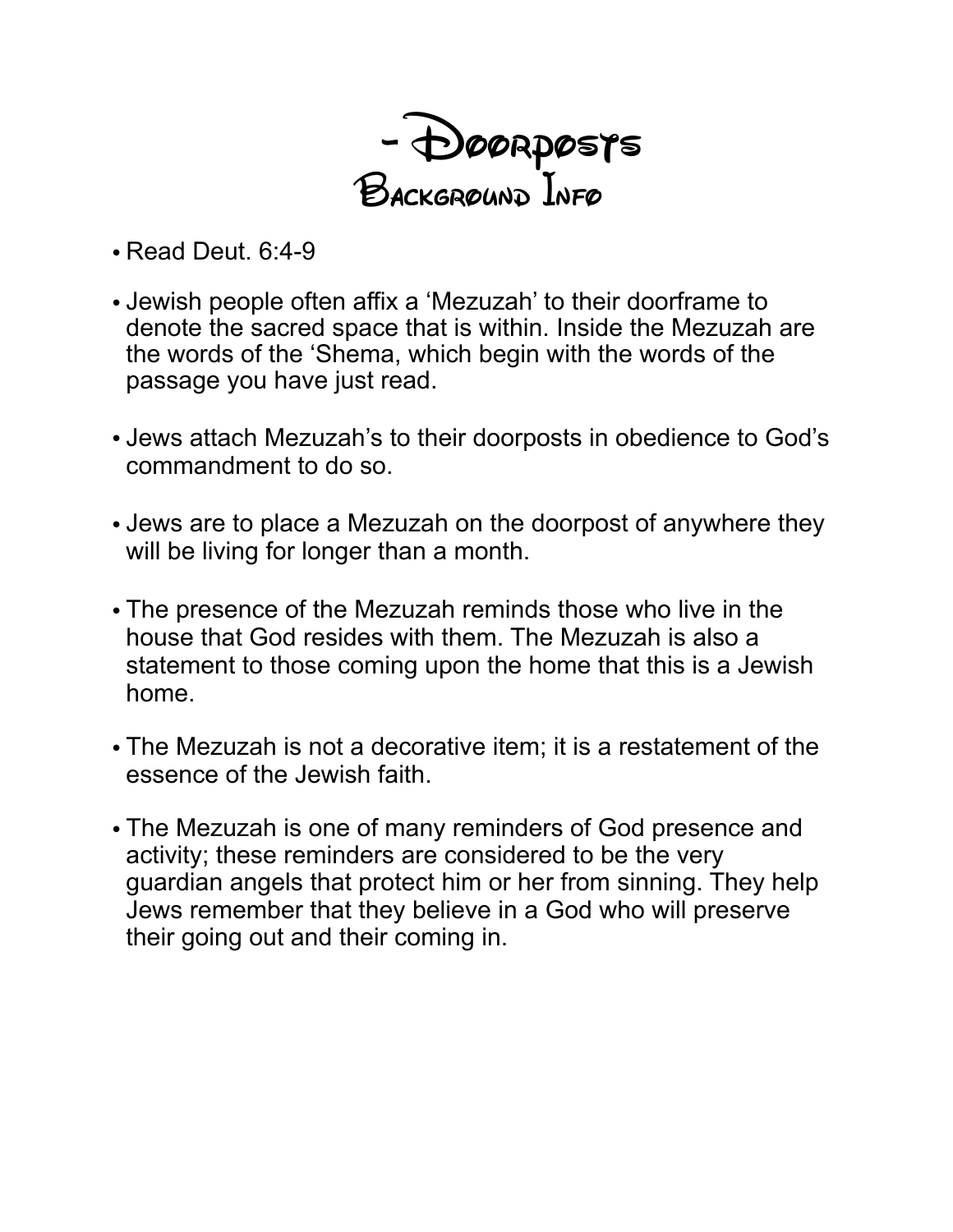Mezuzah - Doorposts QUESTIONS FOR REFLECTION

- How does the practice of affixing a Mezuzah to the doorframe of your house speak to both those that dwell within and those that pass by?
- I once had a door knocker that read, "As for me and my house, we will serve the Lord". How would you feel about having a sign or some other visible object affixed to your house serving as a symbol of your faith?
- How do you react to seeing faithful symbols of other religions on those you pass by on the street?
- A Mezuzah is affixed to the doorpost indicating something about what is within. In what ways would an outsider know what is within your house? What things in your home indicate to others you are a person of faith? What things in your home remind you to be faithful.
- By displaying an object/sign indicating your faithfulness to others you also invite others to hold you to your declaration. How can we hold each other to obedience to our faith? How might this be rewarding? How might this make things difficult?
- How, beyond signs and symbols, do you make your home sacred space?